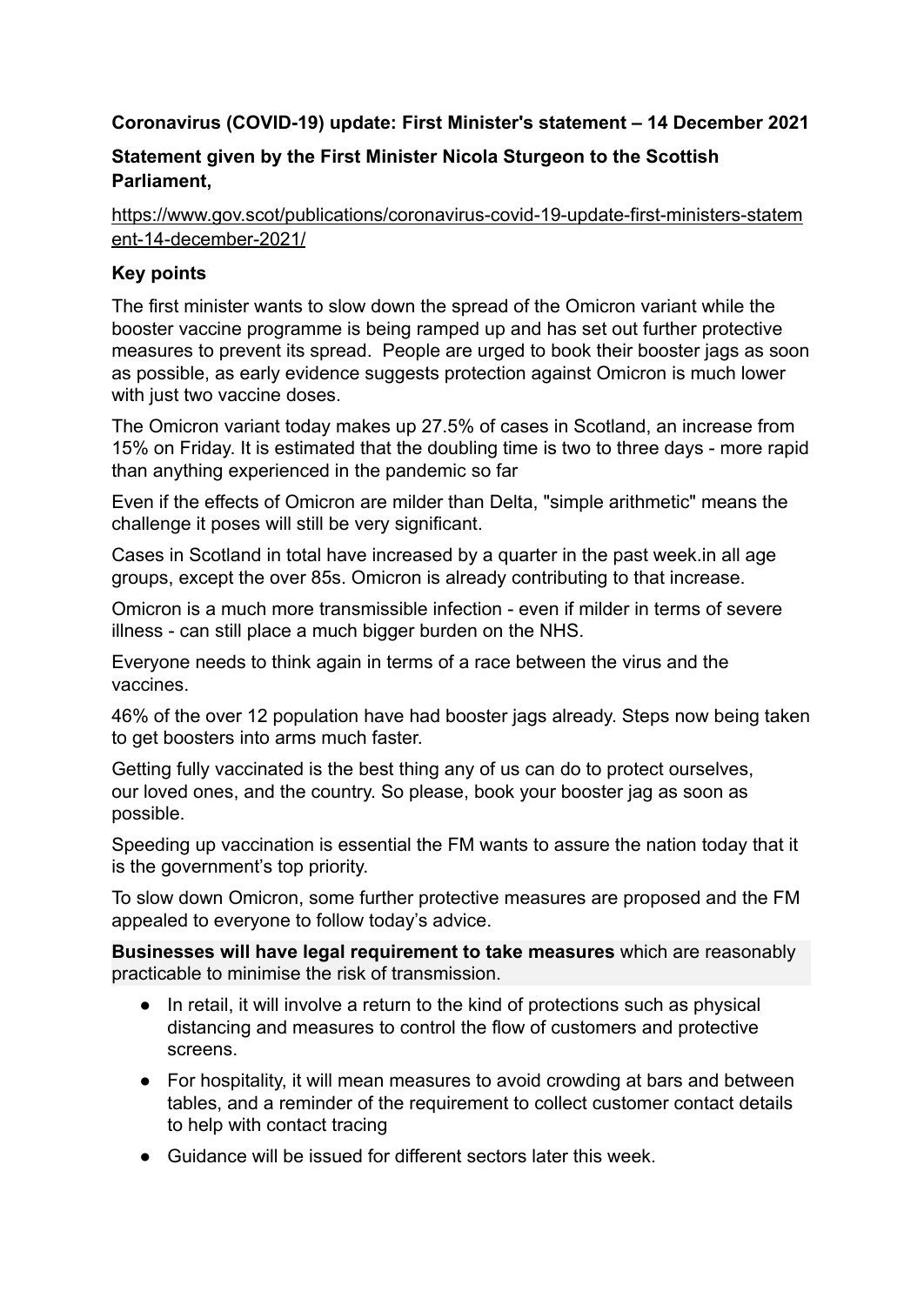- Guidance will also make clear that it is now a legal duty for employers to enable staff who were working from home at the start of the pandemic to do so again
- People who cannot work from home for example those who work in manufacturing, hospitality and key public services are asked to test regularly before going to work.
- Workplace testing scheme, which delivers lateral flow kits twice a week to all businesses who have signed up to it is extended.
- Rules and public health messaging on the importance of wearing face coverings and wearing them properly are also to be reinforced.

**Household mixing** is not being banned or restricted in law as before. We understand the negative impact this has on mental health and wellbeing. However, everyone is asked to cut down as far as possible the number of people outside their own households that they interact with to help break transmission chains.

- Before and immediately after Christmas, please minimise your social mixing with other households as much as you can.
- If you plan to socialise either at home or in indoor public places limit the number of households represented in your group to a maximum of three. And make sure you test before you go.
- For Christmas gatherings, the FM is not asking you to cancel or change your plans, and we are not proposing limits on the size of household gatherings.
- Places of worship will also remain open, with appropriate mitigations.
- Guidance will be issued to help you make Christmas safer.
	- o Reduce your contacts in advance of and after Christmas
	- o Keeping your celebrations as small as your family circumstances allow
	- o Make sure everyone in your gathering is vaccinated and has done a test in advance.
	- o Keep rooms ventilated and follow strict hygiene rules.

Many of the protections that help curtail COVID come at a financial cost to individuals and businesses - so wherever we can, we **put in place financial packages** to protect people's health, jobs and livelihoods.

- £100 million Scottish Government Funds will be used to help businesses, mainly those in hospitality and food supply, and in the culture sector
- An additional £100 million to ensure the Self Isolation Support Grant is available for those who need it, given the expected increase in the number of eligible people who will be asked to isolate.

## **The delivery of booster vaccinations to speed up delivery of booster vaccinations**.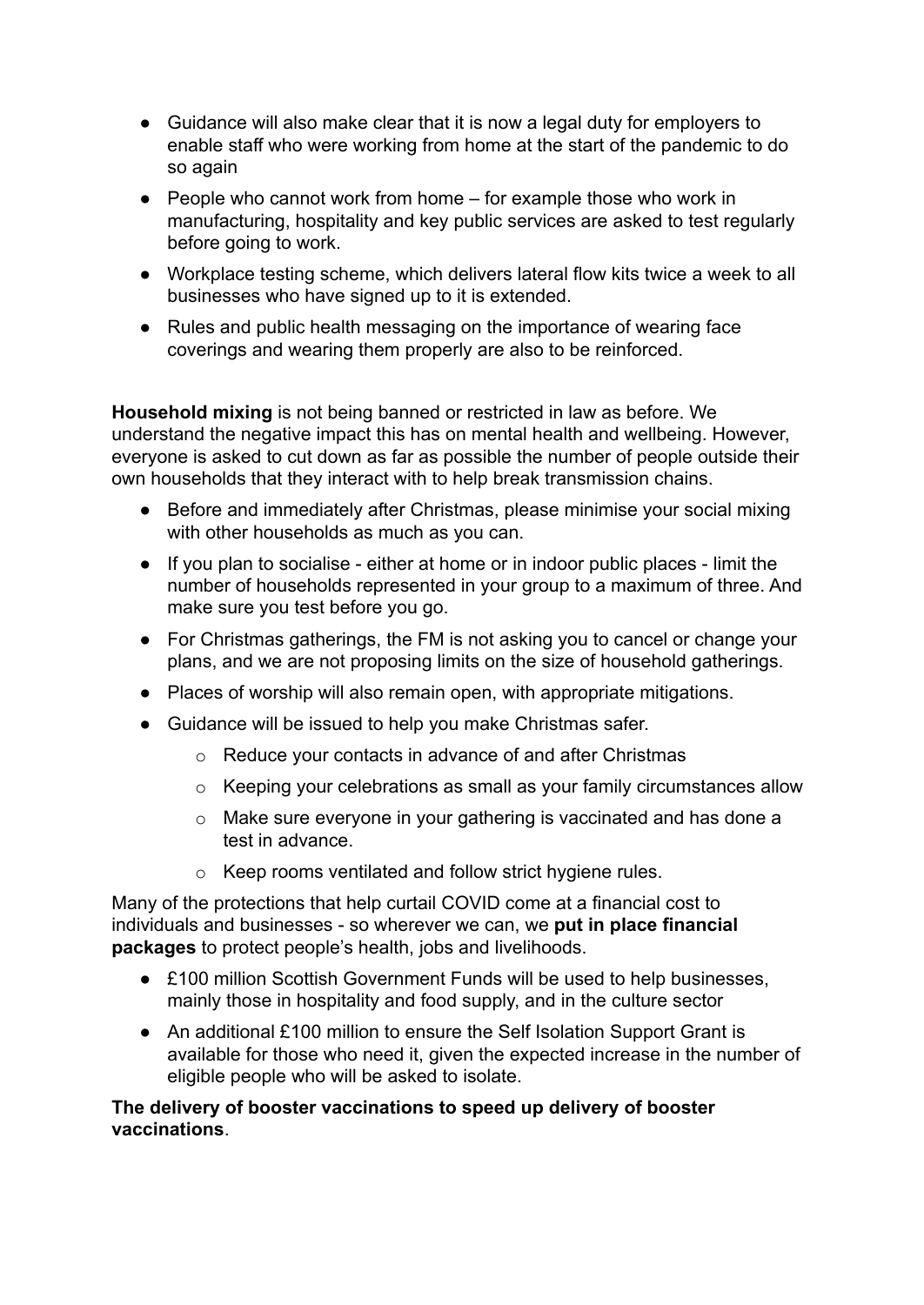- Anyone aged between 40 and 60 who hasn't already booked an appointment, has now received an invitation to do so.
- Since 13 December all 30 to 39 year olds have been able to book their booster jags online.
- 18 to 29 year olds will be able to book online from t15 December.
- Our aim is that by 31 December everyone over 18 will have been able to book a booster appointment.
- It is not possible to guarantee that absolutely everyone over 18 will have been vaccinated by 31 December. For a variety of reasons, some appointments will run into the new year.

### **Steps are being taken to create the additional capacity needed**.

- The COVID booster programme will be prioritise over the remainder of the flu vaccination programme for the next few weeks to allow more booster appointments to be available.
- The requirement for people to wait in a vaccine centre for 15 minutes after they receive an mRNA vaccine is being removed. This will speed up vaccination times and enable many more appointments.
- Health boards are working to offer additional drop-in capacity within local centres.
- The number and role of volunteers will be extended, to ensure that clinical staff can spend as much time as possible supporting the administration of vaccines.
- We will continue to expand the size of the overall vaccination workforce as much as possible and make full use of any military support that is available.

In the new year, we will also complete second vaccination doses for 12 to 17 year olds and hope we might also soon get regulatory approval to offer vaccination to under 12s.

### **To reiterate the changed advice on self isolation.**

- For now, household contacts of a person who tests positive for COVID, are being advised to self-isolate for 10 days. This advice applies to everyone in a household regardless of age, vaccination status or PCR test result.
- Businesses and organisations providing vital services can apply for an exemption to allow essential workers to return to work, subject to them being symptom free and taking certain precautions, including daily lateral flow tests.
- We are not recommending that entire school classes are required to isolate when a pupil tests positive. The advice on school isolation will continue to be risk-based. A key aim is to ensure that schools stay open if at all possible, to minimise further disruption to education.
- However, it is vital that schools are safe for pupils and staff. Secondary school pupils and all staff continue to be asked to take lateral flow tests regularly –